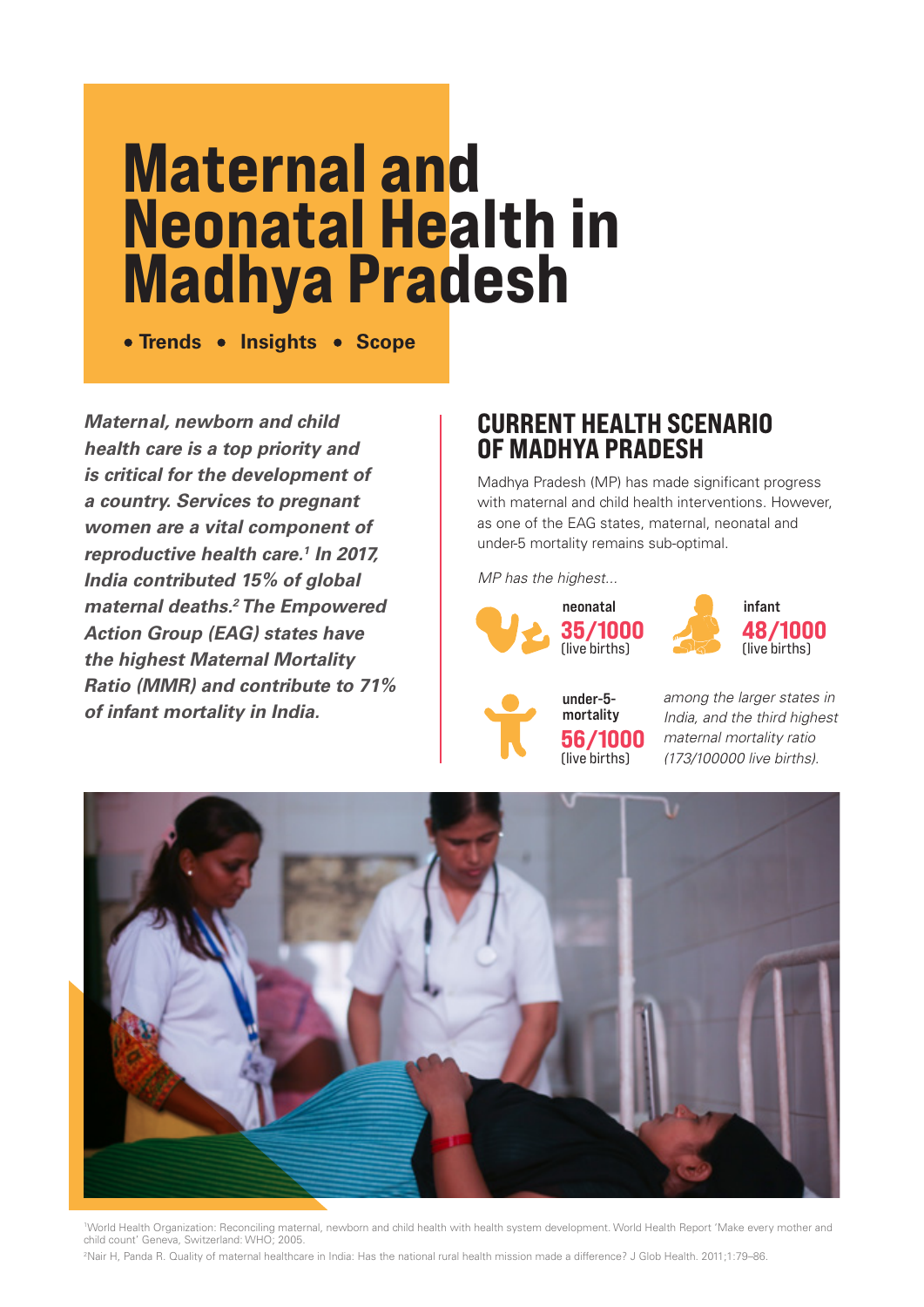## **MAGNITUDE AND TRENDS IN MATERNAL AND NEONATAL MORTALITY IN MP**

The MMR in MP and India has declined in the last decade (Figure 1). However, the Annual Rate of Reduction (between 2012 and 2017) in Madhya Pradesh (5.8%) was lower than that of India (7.5%). While India may achieve the Sustainable Development Goal of < 70 per 100000 live births by 2030, MP may require a longer period of time.



#### **Figure 1: Maternal Mortality in Madhya Pradesh and India**

\* MMR was estimated to segregate MP and Chhattisgarh (CH) using a weighted analysis assuming constant MMR ratio between the two states *- - -* Shows the MMR for aggregate (MP + Chhattisgarh)

Similarly, the Neonatal Mortality Rate (NMR) has been declining in MP and India in the last decade (Figure 2). The Annual Rate of Reduction (between 2013 and 2018) in MP (0.6%) was lower than that of India (3.8%).



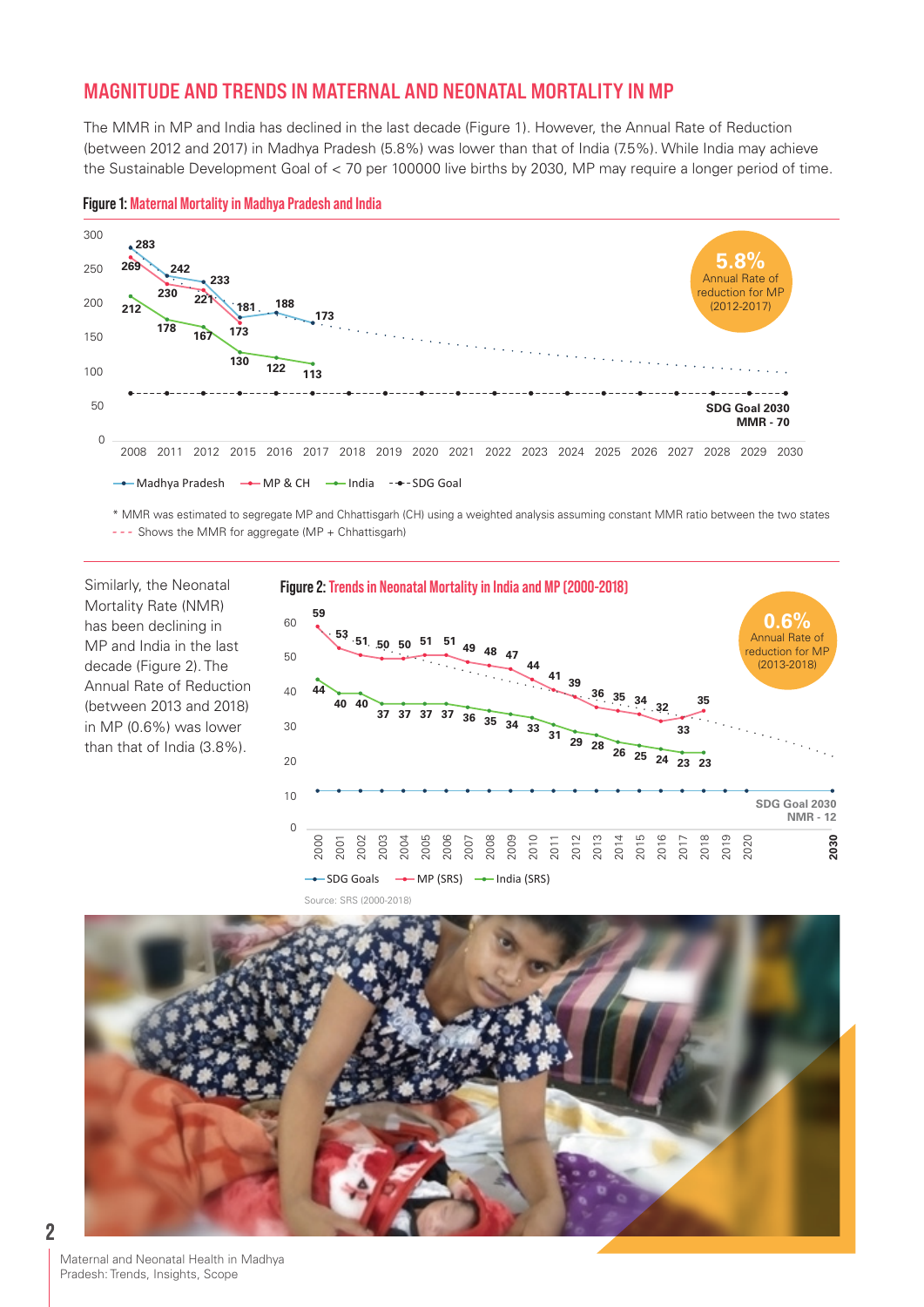## **HETEROGENEITY IN DISTRIBUTION AND DETERMINANTS OF MORTALITY**

The distribution of maternal mortality in divisions within MP is uneven (Map 1). The north eastern region of MP has higher MMR; with Shahdol<sup>3</sup> and Sagar divisions<sup>4</sup> having highest Maternal Mortality Rates.

Similarly, the district-wise distribution of neonatal mortality, using a composite indicator categorizing NMR as high, medium and low and the AARC also depicts the heterogeneity of neonatal mortality within MP (Map 2). Again, it is observed that the north-eastern part of MP (NE MP) has high NMR and a low Annual Rate of Reduction.



## **Map 1: Maternal Mortality Rates in Divisions of MP, 2012-13**

### **Map 2: Neonatal Mortality Rates in Districts of MP, 2017**



Annual Rate of Reduction has been calculated based on NMR values between 2010 and 2017

# **HOME VERSUS INSTITUTIONAL DELIVERY**

To reduce maternal and newborn mortality, high coverage and quality of services for institutional delivery is critical. However, almost one in five pregnant women in MP deliver at home. NMR, IMR, and U5MR are highest among women who delivered at home (Table 1).

| Table 1: Child Mortality Indicators by Place of Delivery |  |  |
|----------------------------------------------------------|--|--|
|----------------------------------------------------------|--|--|

| <b>Place of Delivery</b>            | <b>NMR</b> | <b>PNMR</b> | <b>IMR</b> | U5MR |
|-------------------------------------|------------|-------------|------------|------|
| <b>Home Delivery</b>                | 53         | 20          | 73         | 95   |
| Delivery in Public health Facility  | 35         | 14          | 49         | 59   |
| Delivery in Private health Facility | 33         |             | 45         |      |

3 Shahdol Division: Anuppur, Shahdol, Umaria districts 4 Sagar Division: Chhatarpur, Damoh, Panna, Sagar, Tikamgarh districts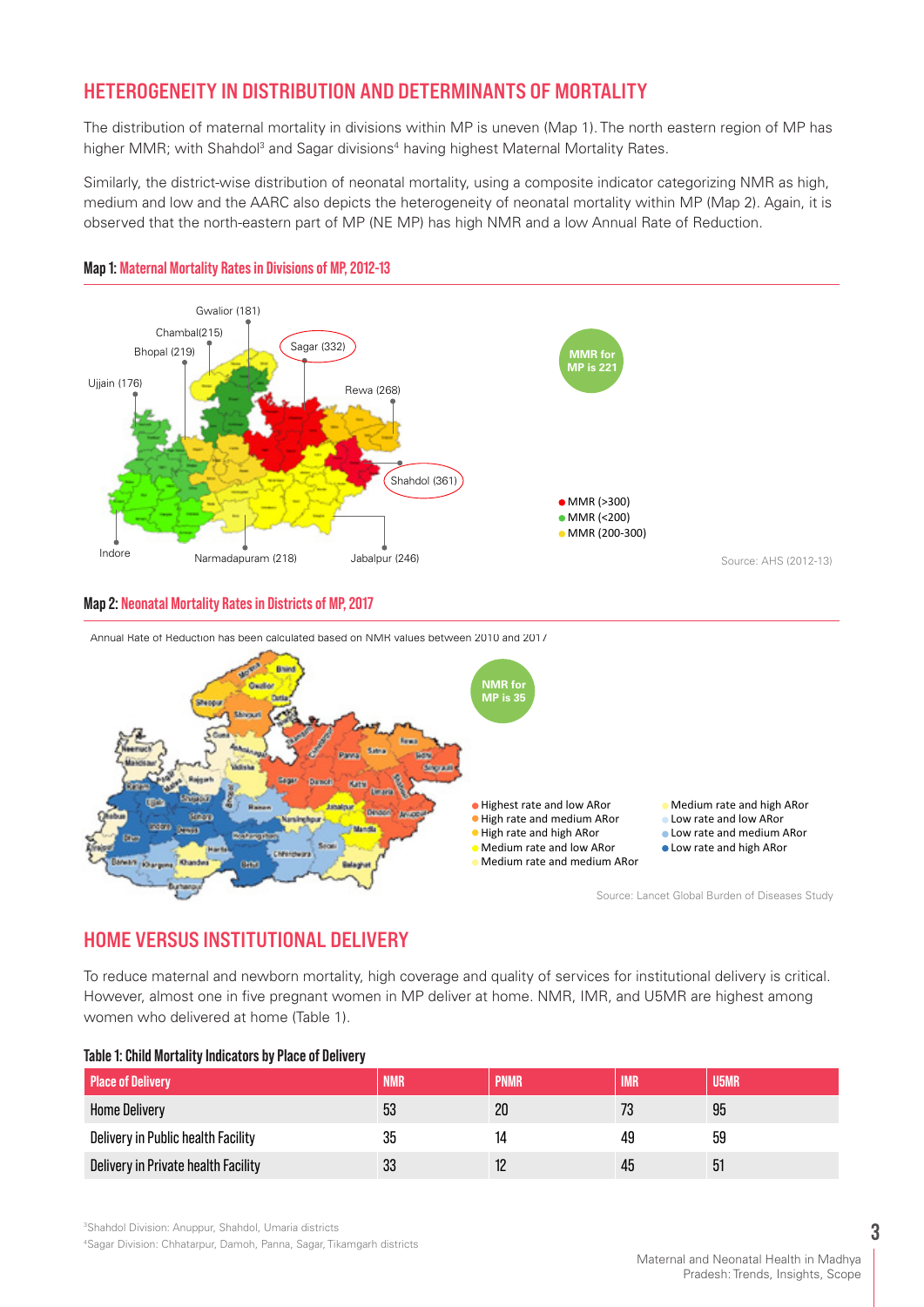

Coverage of antenatal care (ANC) services among pregnant women who deliver at home in Shahdol is much lower than among women who deliver in a health facility (public or private), across the state of MP. This is irrespective of whether the ANC services were received within a facility or in a Village Health and Nutrition Day (VHND)/ community setting (Figure 3).



## **Figure 3: Tests/measurements during ANC to detect High-Risk Pregnancy (HRP)**

Maternal and Neonatal Health in Madhya Pradesh: Trends, Insights, Scope

**4**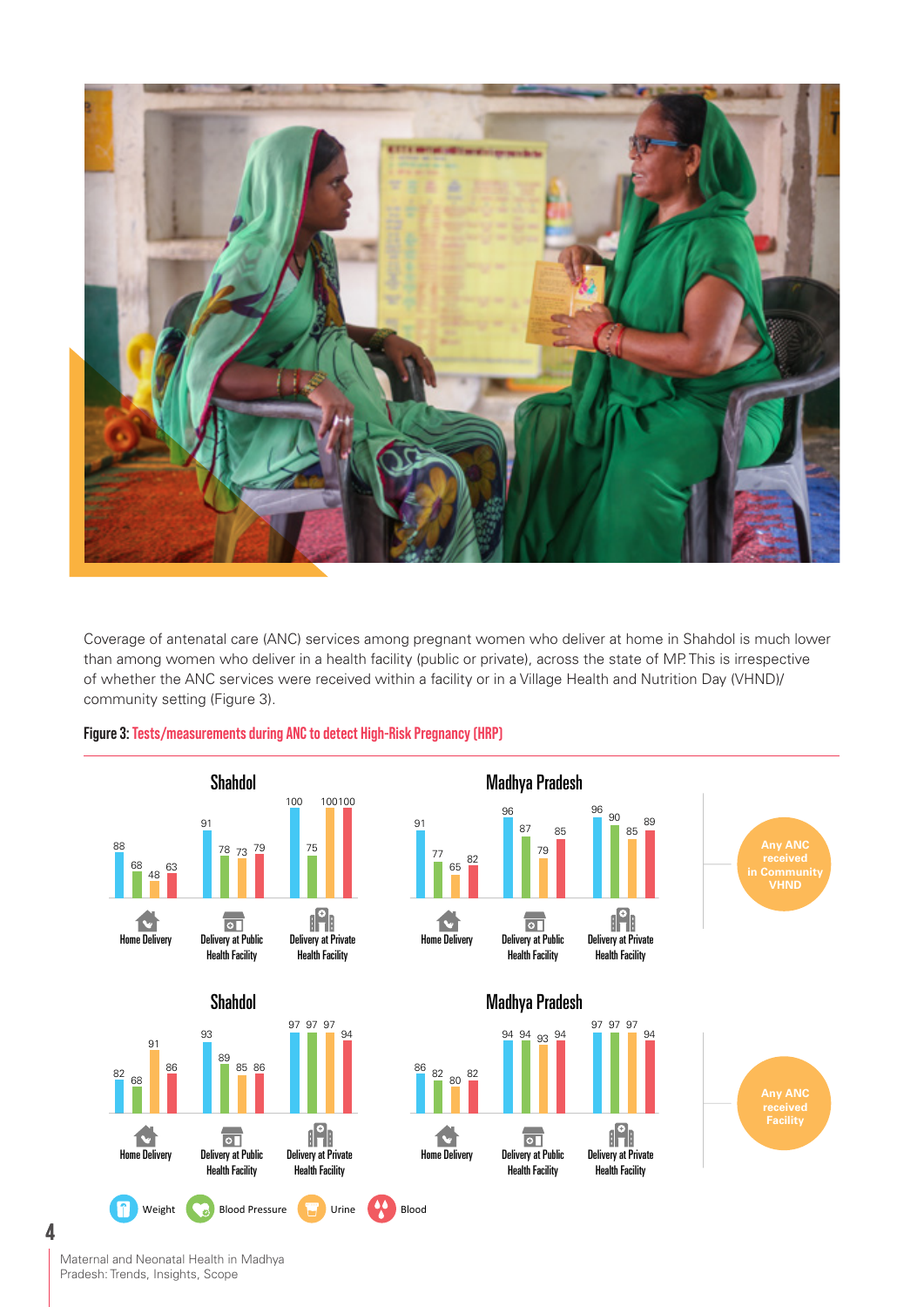NFHS-4 data cascade analysis shows that the coverage of quality ANC and post-natal care (PNC) services such as early ANC (ANC in the first trimester), four or more ANC, post-natal check-up and early PNC are all lower in Shahdol and Sagar division and are lowest for those who deliver at home (Figure 4).

#### **Figure 4: Cascade from NFHS-4 for Shahdol & Sagar division vs Rest of the state**



Source: NFHS-4 (2015-16)

NFHS-4 district level analysis indicates that there are high proportions of home deliveries with low proportions attended by skilled birth attendants in NE MP (Map 3).

#### **Map 3: Home Deliveries and Home Deliveries assisted by Trained/Skilled Birth Attendants in MP**

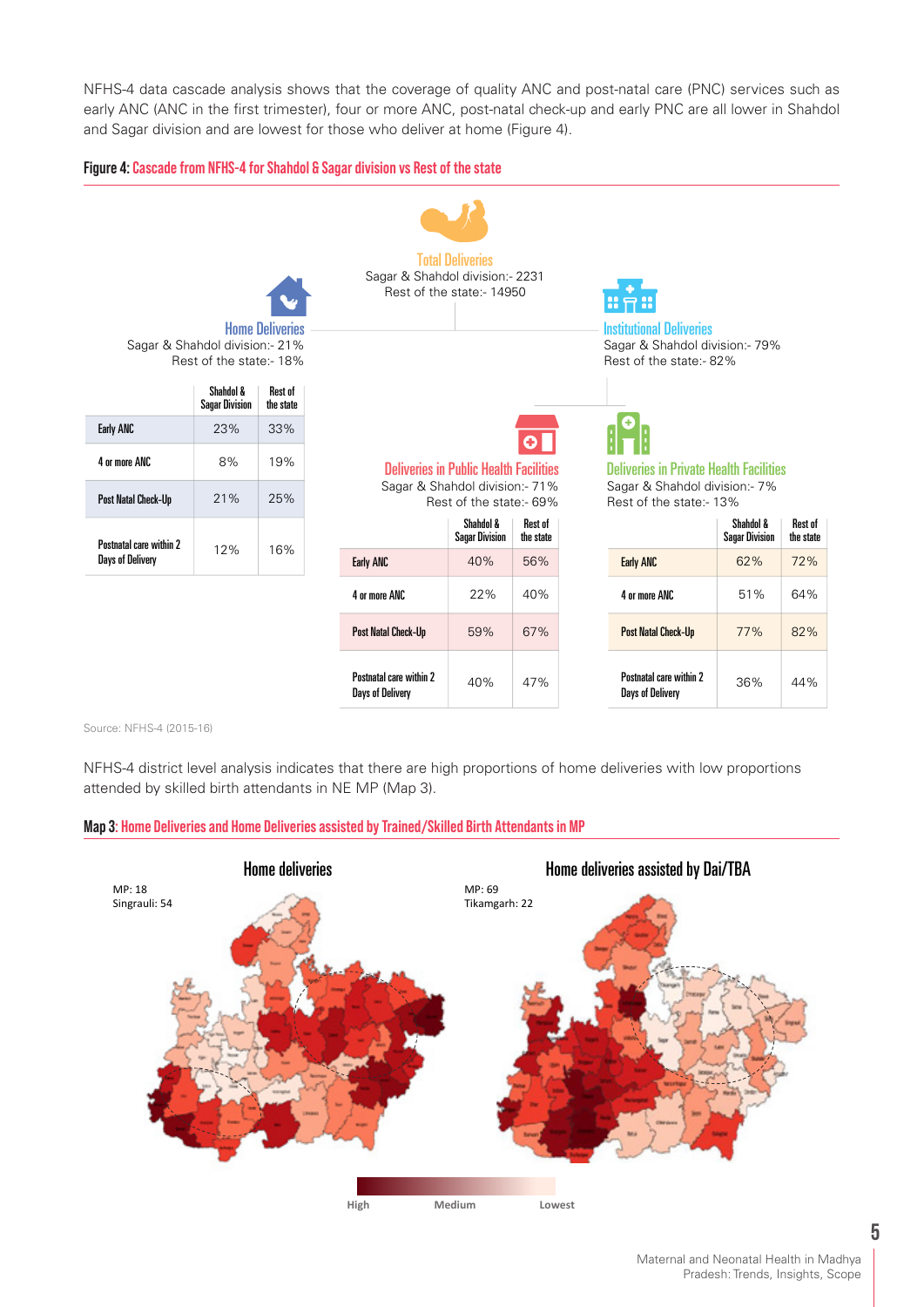## **AVAILABILITY OF HEALTH FACILITIES AND HUMAN RESOURCE**

The availability of health facilities in Shahdol division is sub-optimal (Table 2). In most districts of the division, the population coverage of facilities is higher than the prescribed norms.

#### **Table 2: Availability of Health Facilities in Shahdol division**

| <b>District Name</b> | Population* coverage by Per CHC | Population* coverage by Per PHC | Population* coverage by Per SC |
|----------------------|---------------------------------|---------------------------------|--------------------------------|
| Anuppur              | 78404                           | 34846                           | 3995                           |
| Shahdol              | 145116                          | 33860                           | 4638                           |
| Umaria               | 219782                          | 54945                           | 5784                           |
| <b>MP</b>            | 188912                          | 51650                           | 6230                           |

\*Prescribed population norm for hilly, backward and tribal areas: 80,000 for Community Health Centres (CHCs), 20,000 for Primary Health Care (PHCs) and 3000 for sub-centres (SCs)

Even though the population covered by each ANM appears to be as per norm, she looks after twice the number of sub-centres than that prescribed in all three districts in Shahdol division (Table 3), suggesting a need to support travel or increase the numbers.

#### **Table 3: Availability of ANM/FHW/CHO per Sub Centre**

| <b>District Name</b> | <b>Sub Centres</b> | No. of ANM/FHW/CHO at SC | <b>Average ANM/FHW/CHO</b><br>per SC | Population coverage by per ANM/FHW/<br><b>CHO</b> |
|----------------------|--------------------|--------------------------|--------------------------------------|---------------------------------------------------|
| Anuppur              | 157                | 283                      | 1.80                                 | 2216                                              |
| Shahdol              | 219                | 391                      | 1.78                                 | 2598                                              |
| Umaria               | 114                | 230                      | 2.01                                 | 2867                                              |
| <b>MP</b>            | 10006              | 11840                    | 1.18                                 | 5265                                              |

ANM: Auxiliary nurse midwife, FHW: Female Health Worker, CHO: Community Health Officer

Similarly, the numbers of delivery centers, both for Basic Emergency Obstetric and Neonatal Care (BEmONC) centers and Comprehensive Emergency Obstetric and Newborn Care (CEmONC) centres in Shahdol and Sagar Division are inadequate (Table 4).

#### **Table 4: Availability of Delivery Points by type of facility**

| <b>District</b> | Number of basic delivery centers with<br>referral linkages (at least 5 per facility) L1 |                  |                   | Number of BEmONC centers (at least 30 per<br>facility) L2 |                  |                   | Number of CEmONC centres (at least 340<br>per facility) L3 |                  |                   |
|-----------------|-----------------------------------------------------------------------------------------|------------------|-------------------|-----------------------------------------------------------|------------------|-------------------|------------------------------------------------------------|------------------|-------------------|
|                 | <b>Required</b>                                                                         | <b>Available</b> | <b>Difference</b> | <b>Required</b>                                           | <b>Available</b> | <b>Difference</b> | <b>Required</b>                                            | <b>Available</b> | <b>Difference</b> |
| Anuppur         | 21                                                                                      | 29               | -8                | 14                                                        |                  | 3                 |                                                            |                  |                   |
| Shahdol         | 34                                                                                      | 16               | 18                | 23                                                        | 14               | 9                 |                                                            |                  | 0                 |
| Umaria          | 27                                                                                      | 18               | 9                 | 18                                                        | 8                | 10                |                                                            |                  |                   |
| <b>MP</b>       | 2326                                                                                    | 711              | 1615              | 1551                                                      | 753              | 798               | 171                                                        | 160              | 11                |

BEmONC: Basic Emergency Obstetric and Neonatal Care , CEmONC: Comprehensive Emergency Obstetric and Newborn Care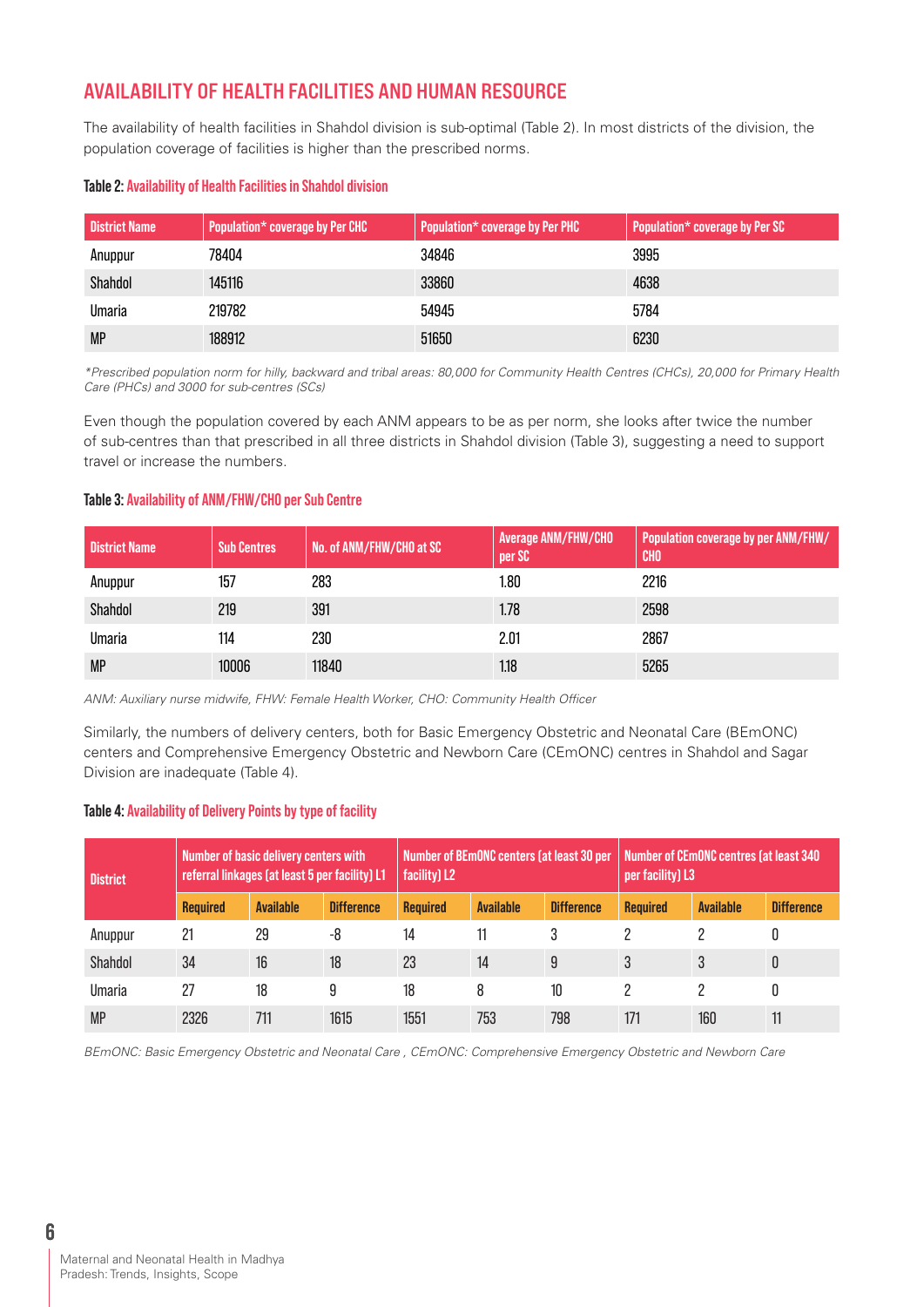The availability of Staff-Nurses (SNs) at delivery points against the average delivery load is inadequate in two of the three districts (Table 5).

| <b>District</b><br><b>Name</b> | <b>Staff Nurse</b><br>in DH $**$ (in<br>$\mathsf{maternity}^{\star}$<br>ward) | <b>Staff Nurse</b><br>in SDH (in<br>$\mathsf{materinity}^{\star}$<br>ward) | <b>Staff Nurse in</b><br><b>CHC</b> | <b>Staff Nurse in</b><br><b>PHC</b> | Average<br>delivery work<br><b>Load in DH</b><br>(per SN per<br>month per DH) | Average<br>delivery work<br><b>Load in SDH</b><br>(per SN per<br>month per<br>SDH <sub>]</sub> | Average<br>delivery work<br><b>Load in CHC</b><br>(per SN per<br>month per<br>CHC) | Average<br>delivery work<br><b>Load in PHC</b><br>(per SN per<br>month per<br>PHC) |
|--------------------------------|-------------------------------------------------------------------------------|----------------------------------------------------------------------------|-------------------------------------|-------------------------------------|-------------------------------------------------------------------------------|------------------------------------------------------------------------------------------------|------------------------------------------------------------------------------------|------------------------------------------------------------------------------------|
| Anuppur                        | 16                                                                            | 0                                                                          | 39                                  | 17                                  | 14                                                                            | 0                                                                                              | 8                                                                                  | 13                                                                                 |
| Shahdol                        | 21                                                                            |                                                                            | 49                                  | 9                                   | 31                                                                            | 91                                                                                             | 9                                                                                  | 57                                                                                 |
| <b>Umaria</b>                  | 12                                                                            | 0                                                                          | 14                                  | 5                                   | 17                                                                            | 0                                                                                              | 20                                                                                 | 72                                                                                 |

#### **Table 5: Availability of Staff-Nurse at Delivery Points**

\*It is assumed that 15% of SNs in district hospital (DH) facilities are engaged in the maternity services. As per government norms, there should be at least 4 SNs per sub-divisional hospital (SDH) and per DH for every 100 deliveries, 10 SNs per CHC, and 3 SNs per PHC for every 100 deliveries on average.

\*\* Nomenclature for SDH in Madhya Pradesh is Civil Hospital

The availability of Specialists [Obstetrics and Gynaecology(OBG)/Anaesthetist/Paediatrics/General Medicine/ Surgeon] in the districts of Shahdol and Sagar division are also inadequate (Table 6). A per government norms there should be at least one OBG and other specialists in every DH, SDH and CHC.

#### **Table 6: Availability of Specialist services**

| <b>District</b> | No. of facilities<br>(DH+SDH+CHC) | ObGy/Anesthetist/Pd./general<br>medicine/Surgeon | Avg. delivery<br>per year | <b>Complicated</b><br>deliveries per year | <b>Complicated deliveries</b><br>per day |
|-----------------|-----------------------------------|--------------------------------------------------|---------------------------|-------------------------------------------|------------------------------------------|
| Anuppur         |                                   |                                                  | 18129                     | 3626                                      | 10                                       |
| Shahdol         |                                   |                                                  | 29139                     | 5828                                      | 16                                       |
| <b>Umaria</b>   |                                   |                                                  | 22018                     | 4404                                      | 12                                       |

DH: District Hospital, SDH: Sub-Divisional Hospital, CHC: Community Health Centre